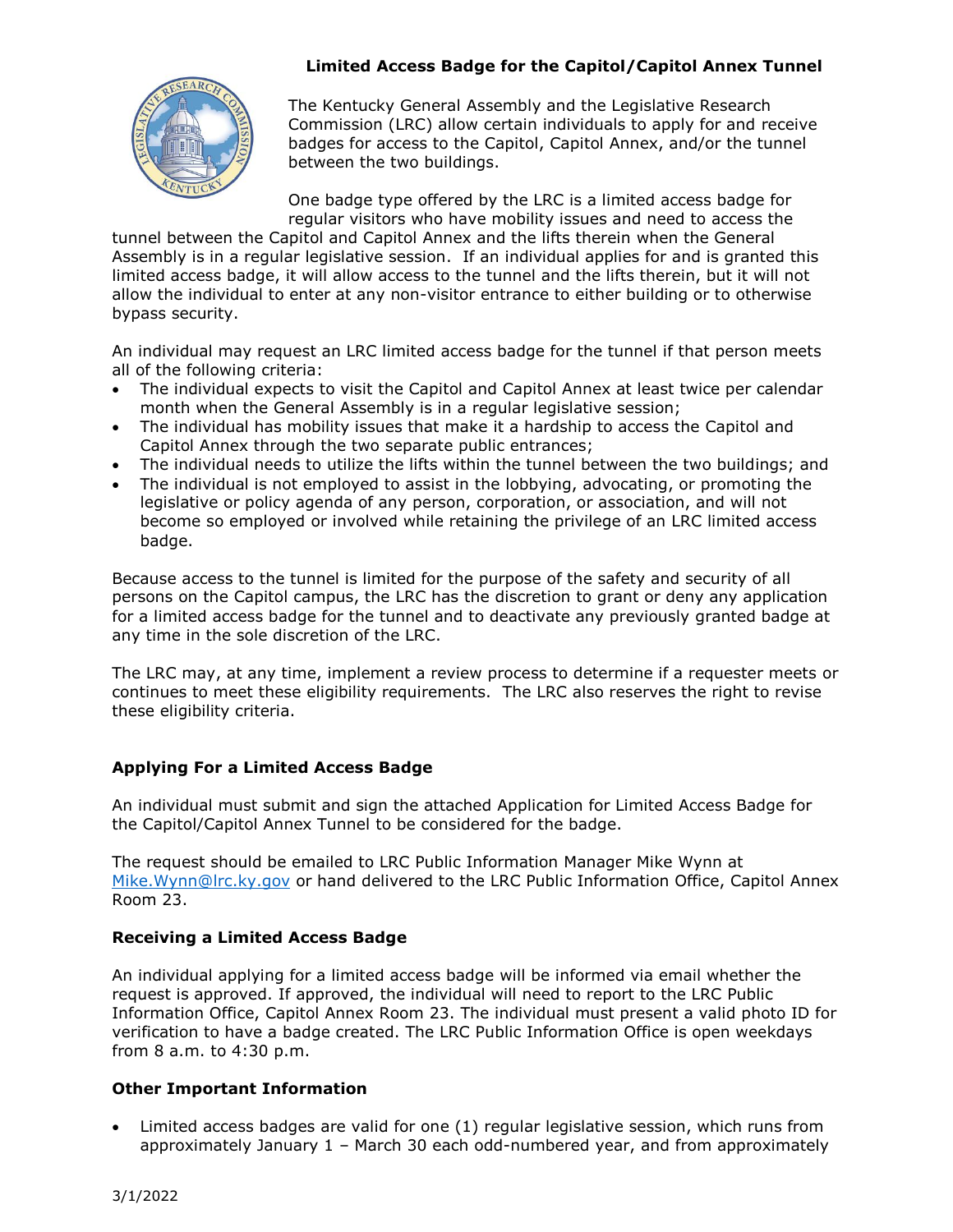January 1 - April 15 each even-numbered year. After one (1) regular legislative session, applicants must re-apply to renew their badges.

- Legislative committee rooms are open to the public. Limited access badges are not required to observe committee meetings.
- For more information, contact LRC Public Information Manager Mike Wynn at 502-564- 8100 or Mike.Wynn@lrc.ky.gov.